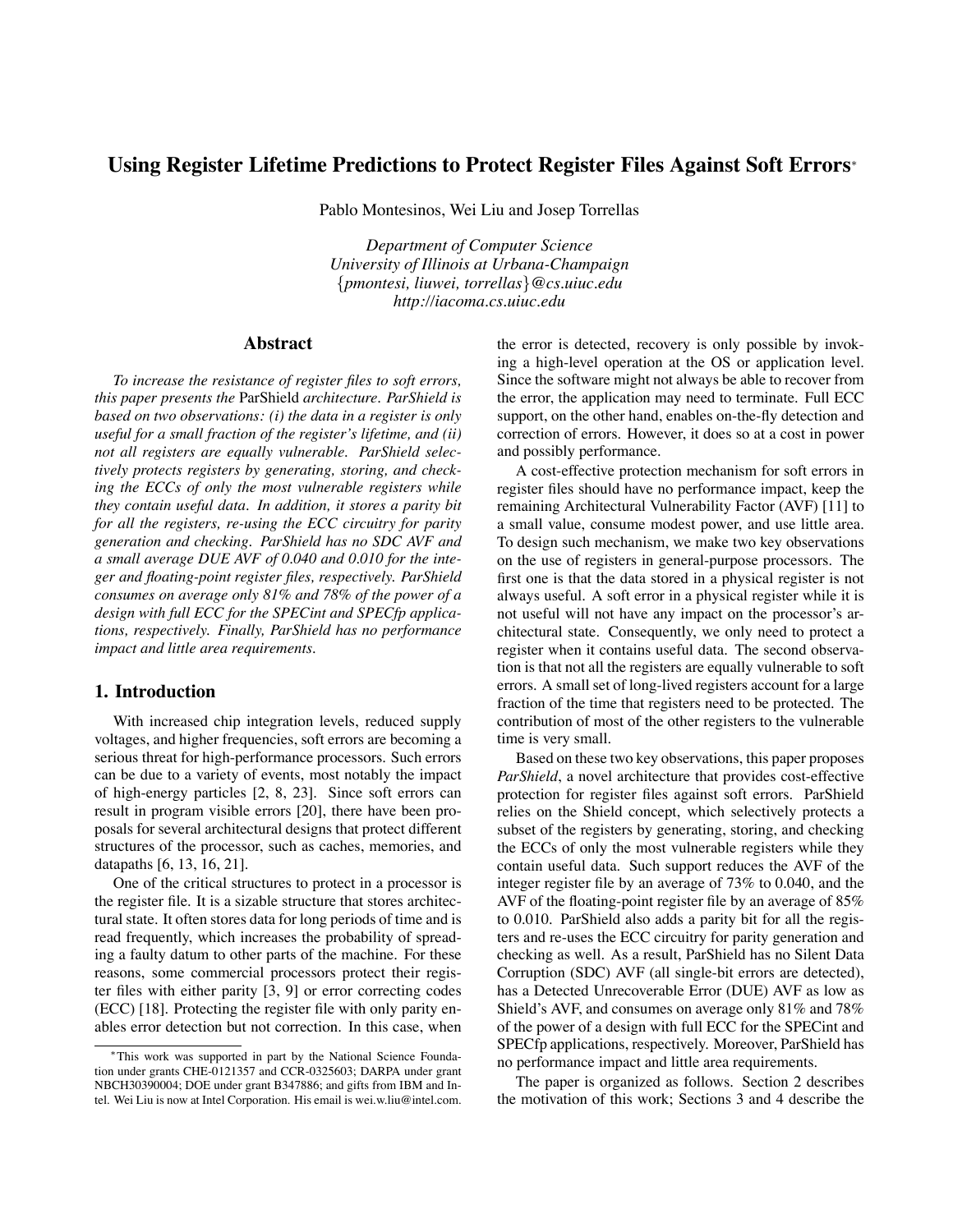

**Figure 1. Lifetime of a register version.**

design and the implementation of ParShield; Sections 5 and 6 evaluate ParShield; and Section 7 describes related work.

# **2. Motivation: Assigning Reliability Resources**

# **2.1. Register Lifetime**

Modern out-of-order processors use register renaming with a large number of physical registers to support many in-flight instructions [4]. After the processor decodes an instruction with a destination register, it allocates a free physical register, creating a new *register version*. Later, the instruction is executed, and its result is written to the corresponding physical register. Subsequent instructions that use that value are renamed to read from that physical register. The register version is kept until the instruction that redefines the corresponding logical register retires — this is necessary to handle precise exceptions. Note that a version is written to only *once* but can be read multiple times.

As Figure 1 shows, the lifetime of a register version lasts from register allocation to deallocation. We divide it into three different periods: from allocation until write; from write until last read; and from last read to deallocation. We call these periods *PreWrite*, *Useful*, and *PostLastRead*, respectively. Note that only the *Useful* period needs to be protected.

# **2.2. Register ACE Analysis**

Errors are usually classified as undetected or detected. The former are known as Silent Data Corruption (SDC), while the latter are usually referred to as Detected Unrecoverable Errors (DUE) [11]. Errors for which detection and recovery succeeds are not treated as errors.

A structure's *Architectural Vulnerability Factor* (AVF) is the probability that a fault in that structure will result in an error [11]. The SDC AVF and DUE AVF are the probabilities that a fault causes an SDC or a DUE error, respectively. In general, if a structure is protected by an error detection mechanism, its SDC AVF is zero. If the structure has error detection and correction capabilities, its DUE AVF is zero. In this work, we assume that the AVF for a register file is the average AVF of all its bits.

Mukherjee *et al.* [11] proposed the concept of *Architecturally Correct Execution* (ACE) to compute a structure's AVF. ACE analysis divides a bit's lifetime into ACE and un-ACE periods. A bit is in ACE state when a change in its value will produce an error. The AVF for a single bit is the fraction of time that it is in ACE state. To calculate the total time a bit is in ACE state, we start by assuming that





its whole lifetime is in ACE state, and then we remove the fraction that can be proven un-ACE. The fraction left is an upper bound on the ACE time.

As an example, Figures 2(a) and (b) show two register versions and their ACE and un-ACE periods. In both cases, a free physical register R is allocated at time  $t_a$  and deallocated at time  $t_d$ . During its PreWrite period, it remains in un-ACE state. At time  $t_w$ , R is written to and, if it will be consumed at least once, it switches to ACE state. Figure 2(a) depicts a register version that is never read, so it remains in un-ACE state for its whole lifetime. Figure 2(b) shows a register version that is consumed *n* times, so it enters ACE state at  $t_w$  and remains in it until it is read for the last time at  $t_{rn}$ . A register version is in un-ACE state during its PostLastRead period.

There is one case where a register is read and it should still remain in un-ACE state. This is when the reader instructions are eventually squashed and, therefore, are never committed. For simplicity, however, in this work we do not consider it; if a register will be read, it is ACE.

#### **2.3. Two Key Observations**

Our analysis of SPECint and SPECfp 2000 applications for an out-of-order superscalar processor with 128 integer physical registers (Section 5) enables us to make two key observations.

**The Combined Useful Time of All the Registers is Small.** We observe that the time a register version is in *Useful* state is only a *small fraction* of the register's lifetime. Figure 3 shows the average integer register's *PreWrite*, *Useful*, and *PostLastRead* times for both SPECint and SPECfp applications. As shown in the figure, on average only 22% and 15% of the register lifetime is *Useful* for SPECint and SPECfp applications, respectively. Therefore, there is no need to provide protection for the whole lifetime of a register version.

Figure 4 shows the average number of integer physical registers that are in *Useful* state at a given time. For SPECint, the average is less than 20 registers out of 128. For SPECfp, it is approximately 17 out of 128.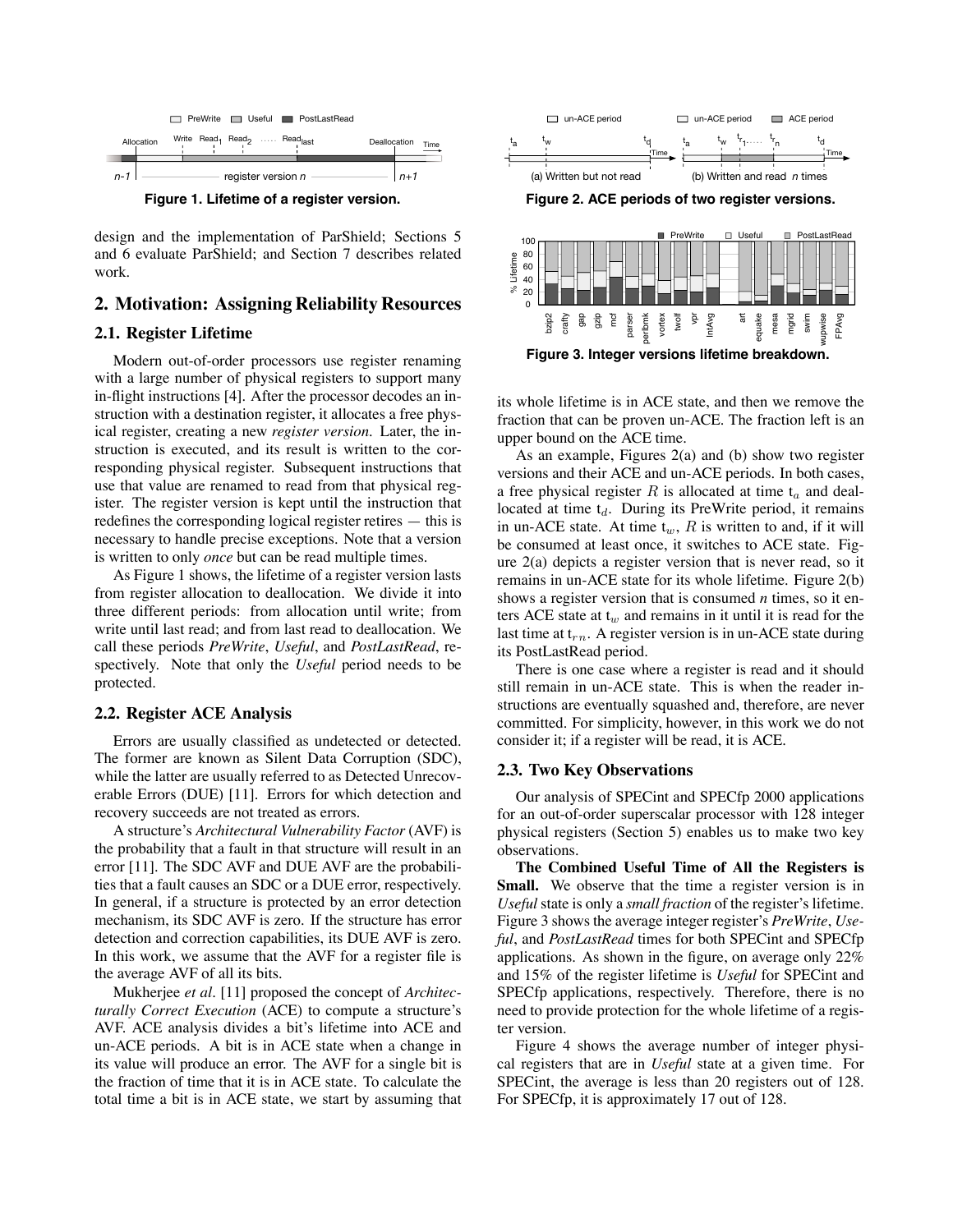

**Figure 4. Average number of integer physical registers in useful state.**



**Figure 5. Short- and long-lived integer register versions characterization.**

Overall, we conclude that it is possible to reduce the vulnerability of the register file by only protecting a subset of carefully chosen registers at a time.

**A Few Long-Lived Registers Provide Much of the Total Useful Time.** The second observation is that not all the register versions are equally vulnerable to soft errors. A small set of long-lived versions account for a large fraction of the time that registers need to be protected. For this section only, we say that a register version is *short-lived* if by the time it is written, an instruction that reads or writes the same architectural register has been renamed. We call the other versions *long-lived*.

To see this effect, consider Figures 5(a) and 5(b). For each SPEC application, Figure 5(a) shows the percentage of long- and short-lived integer register versions. On average, less than 10% of the register versions are long-lived for SPECint and SPECfp. Figure 5(b) shows the percentage of the useful lifetime that long- and short-lived versions contribute to. On average, about 40% of the contribution comes from these few long-lived register versions. Specifically, in the case of SPECfp, 5% of versions account for 46% of the useful lifetime. Therefore, it is cost-effective to give higher protection priority to these long-lived register versions.

# **3. ParShield: Protecting the Register File**

To provide cost-effective protection for register files, we propose *ParShield*. ParShield is composed of (i) the *Shield*



**Figure 6. Shield architecture.**

structures and (ii) the parity support. In this section, we describe the architecture, focusing mostly on Shield.

# **3.1. Shield Concept**

ParShield relies on the Shield concept, which involves using ECCs to selectively protect only the subset of most vulnerable registers while they contain useful data. Shield supports three operations on one such register: (i) when the register is written, Shield generates and saves the ECC of the written data, (ii) when the register is read, Shield checks whether the register contents are still valid, and (iii) Shield keeps the ECC of the data until the register is read for the last time. Shield assumes a single-bit fault model.

Figure 6 shows the Shield architecture. It adds three hardware components to a traditional register file for an outof-order processor: a table that stores the ECCs of some registers, a set of ECC generators and a set of ECC checkers. The ECC table is organized as a CAM. It protects the most vulnerable register versions in the register file. Each entry protects one register version and consists of: (i) a *tag* with the physical register number, (ii) a *parity* bit for the tag, (iii) the *ECC* bits of the data in the register, and (iv) a set of *Status* bits that are used during the replacement of the ECC table entries.

When a physical register is about to be written, a request for protection is sent to Shield. If Shield decides to protect the register, it tries to allocate an entry for that version. The entries in the ECC table are not pre-allocated during the register renaming stage because there is no need to protect a register version during PreWrite time. Once an entry has been successfully allocated in the ECC table, an ECC generator calculates the ECC of the register data in parallel with the register write operation.

When a physical register is read, the register file sends its data to both the datapath and Shield (Figure 6). Shield checks whether there is an entry in the ECC table whose tag matches the physical register number. If so, Shield checks the tag's parity, and sends the corresponding ECC to an ECC checker to verify the data's integrity. If an error is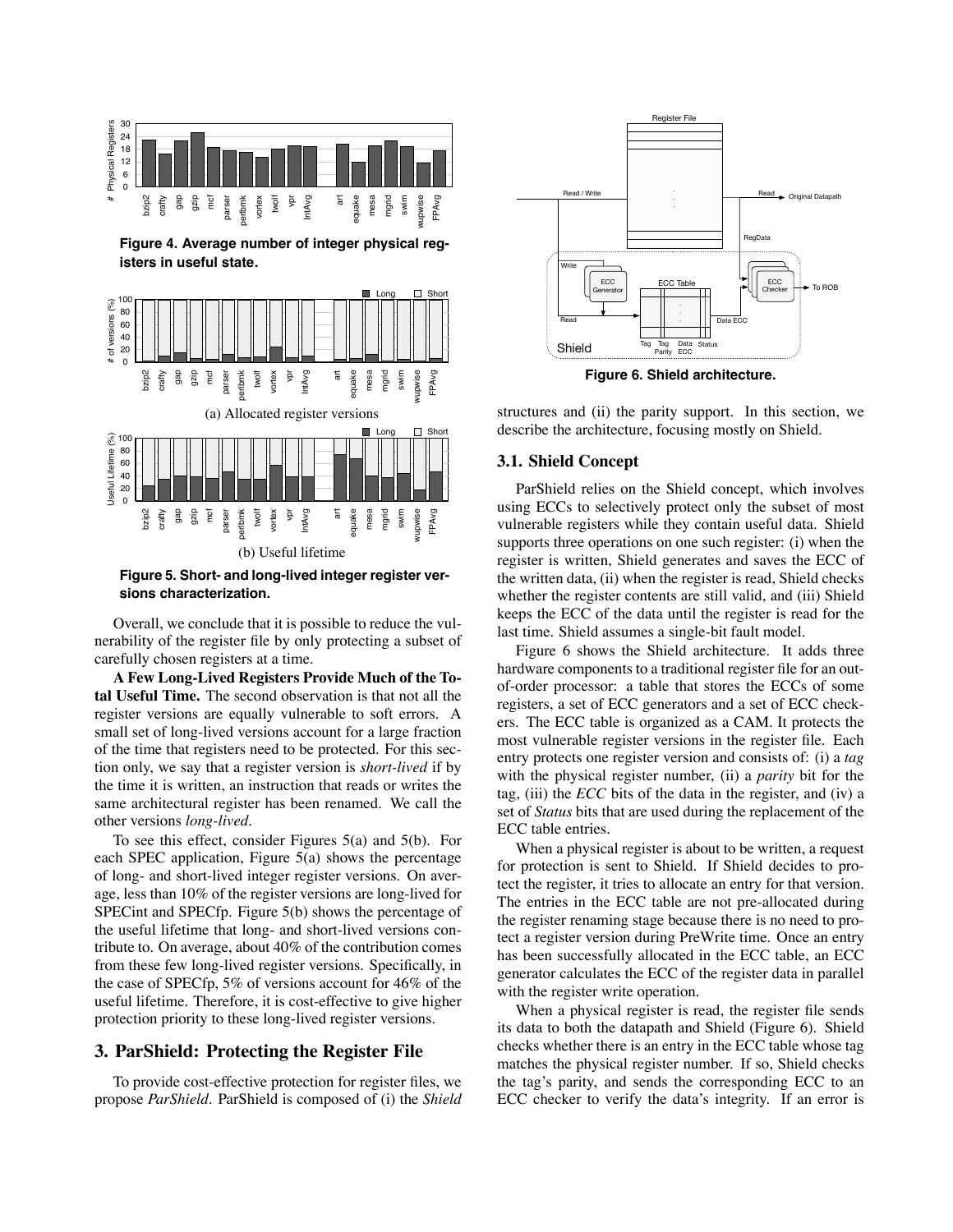detected in the tag  $-$  thanks to the parity bit  $-$  the corresponding entry in the ECC table is invalidated and the processor proceeds. If the ECC checker detects an error in the register data, the processor stalls and takes the following actions to recover from the error: (i) it fixes the register data, (ii) it flushes the reorder buffer (ROB) from the oldest instruction that reads the register version, and (iii) it flushes the whole ECC table and resumes. Finally, if there is no error, the ECC checker signals no error and the processor proceeds.

Each entry of the ROB is augmented with two Finish bits, one for each of the two potential source operand registers. These bits are set if, when the corresponding operand was read, it either completed the ECC check or was not protected by Shield. Single-operand instructions have one bit always set.

When an instruction reaches the head of the ROB and is ready to retire, the Finish bits are checked. If at least one of the bits is not set, the instruction cannot retire; it has to wait for the ECC checker to finish and set the bit(s), or for the ROB to get full. In the latter case, the instruction is retired without taking the Finish bits into consideration in order to minimize performance degradation. Our experiments show that the ROB provides enough slack for the ECC checker to verify the integrity of the data without affecting the IPC.

An entry in the ECC table is deallocated and assigned to another register version when the Shield replacement algorithm decides to evict it or when a new version of the same physical register is written and sent to Shield for protection. When an entry is evicted from the ECC table, its associated register version will no longer be protected.

### **3.2. Entry Allocation and Replacement**

When Shield receives a request for protection for a physical register version, it tries to allocate an entry in the ECC table. If there is an entry in the table protecting a previous version of the same physical register, Shield re-assigns the entry to the new version. Otherwise, Shield attempts to pick a free table entry. Since the table is much smaller than the register file, there may be no free entry, and a decision has to be made to either replace an existing entry in the ECC table or abort the allocation. Entry replacement has to be done carefully. Replacing a recently-allocated entry that protects a long-lived register to accommodate a new one that will protect a short-lived register increases the vulnerability of the system. Therefore, Shield needs to predict the lifespan of register versions.

**3.2.1. Predicting Short- and Long-lived Registers.** When Shield considers evicting an entry from the ECC table, it does not know whether the register version that it protects is still in its useful time or not. Shield's goal is to evict the entry that contributes the least to the overall register file's AVF. Since a long-lived register contributes more to the register file's AVF than a short-lived one, Shield tries to evict



**Figure 7. Predicting short-lived registers.**

short-lived registers. To this end, Shield extends the shortlived register predictor proposed by Ponomarev *et al.* [12]. In the following, we first describe their approach and then how we augment it.

Figure 7 illustrates how Ponomarev *et al.*'s short-lived register predictor works. It maintains a bit vector, called *Renamed*, that has one bit per physical register. In Figure 7, under *original code*, a LOAD instruction loads into architectural register R1. After R1 is used in the ADD instruction, the MUL instruction overwrites R1. Therefore, the MUL is a *renamer* for the LOAD. In the *renamed code*, R1 has been renamed to P12. When the MUL is renamed, it sets the bit Renamed[12]. If by the time the LOAD loads the data into P12, the Renamed[12] bit is set, P12 is considered to be short-lived.

Although this predictor is simple and often effective, it is limited. Specifically, suppose that the ADD is the only consumer of R1. In this case, we would want to consider P12 to be a short-lived register. However, if the LOAD has loaded the data before the MUL is renamed, P12 will not be predicted as a short-lived register.

To extend the capability of Ponomarev *et al.*'s algorithm, we reformulate the Renamed vector. We call it the *Events* vector, and it has two bits for each physical register, namely *Events.Renamed* and *Events.Used*. The rules for the Events.Renamed bit are identical to the Ponomarev *et al.*'s scheme. The new Events.Used bit is set when renaming an instruction that consumes the physical register. Based on the Used and Renamed bits, when we are about to write to a physical register, we predict the register's lifespan as one of the following four types: 1) *long-lived*, if both Used and Renamed bits are reset, 2) *dead*, if only the Renamed bit is set, 3) *short-lived*, if only the Used bit is set, and 4) *ultrashort-lived*, if both Used and Renamed bits are set.

Figure 8 shows an example of how our proposed predictor works. In the *original code*, the MUL and DIV instructions act as the renamers for the first and second LOAD instructions, respectively. Therefore, the Events.Renamed bits of P12 and P7 are both set. Our algorithm also sets the Events.Used bit of P12 because R1 is used by the ADD. However, since R2 is never used, the Events.Used bit of P7 remains reset. The four possible combinations of the Used and Renamed bits are shown in Figure 8(b). *Dead* register versions are not protected by Shield.

**3.2.2. Entry Replacement.** For each protection request, Shield receives the register's *Events* bits along with the register number and data. If there is neither an entry protecting the same physical register nor a free entry in the ECC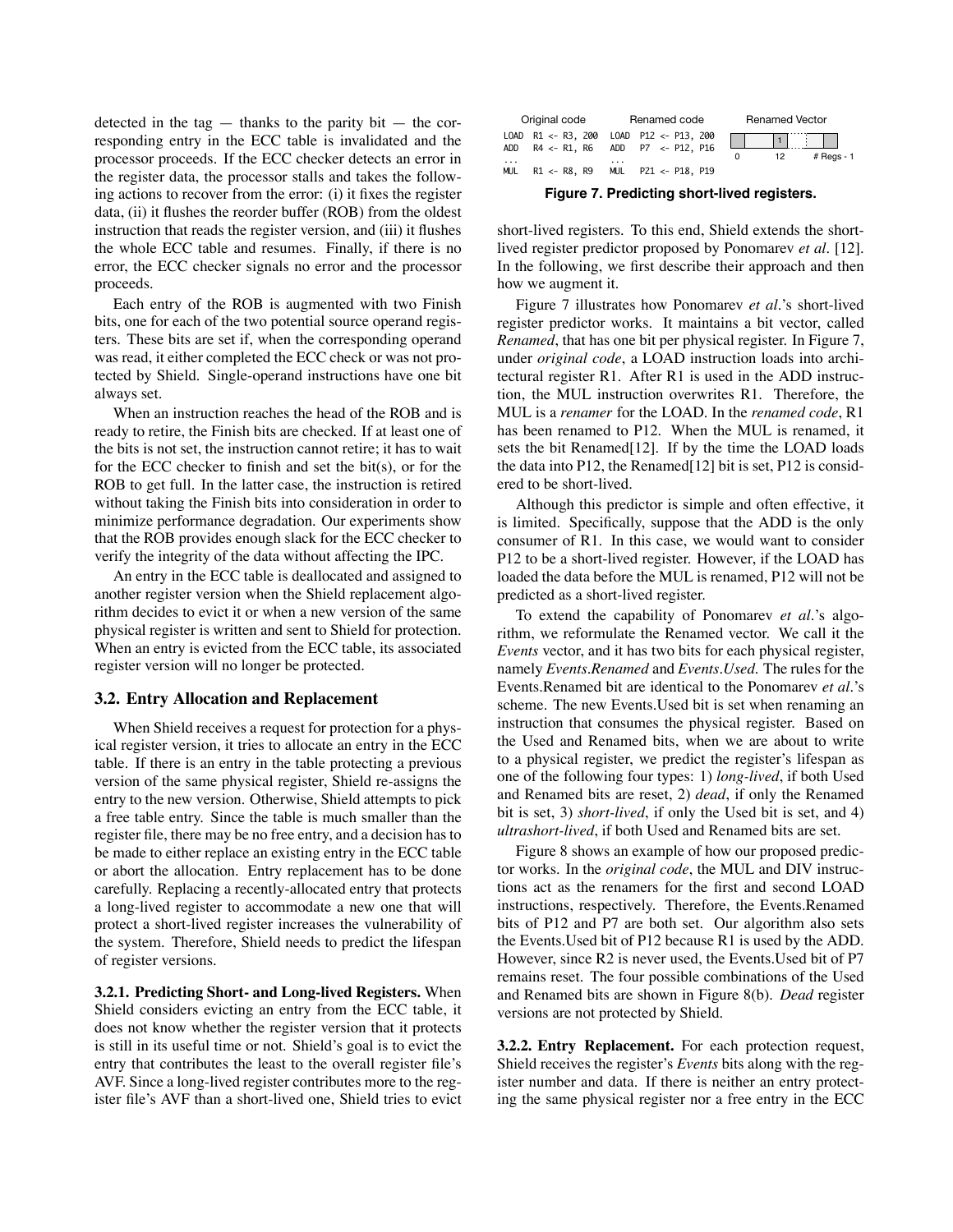

**Figure 8. Predicting the lifespan of physical register versions.**

table, Shield has to replace an existing entry or abort the allocation. Note that ECC table entries can only be allocated when a register version is written. Once a register version loses its ECC table entry, it cannot get a new one, and remains unprotected for the rest of its lifetime.

We propose a replacement policy that we call *Effective*. It uses the expected lifespan of a register version to select the entry to replace. It works as follows: when a victim entry is needed, Shield tries to select an entry that protects a register version with a shorter or same expected lifespan than the one to be protected. If such an entry is unavailable, Shield aborts the allocation. Table 1 shows the types of entries that can be replaced for a register version according to its prediction. For example, if a register version is predicted as short, it tries to replace an entry marked as free, ultrashort, and then short — in this priority order.

**Table 1.** *Effective* **replacement policy in ECC table.**

| Prediction                  | Entries that can be replaced                                                 |
|-----------------------------|------------------------------------------------------------------------------|
| Long<br>Short<br>Ultrashort | Free, Ultrashort, Short, Long<br>Free, Ultrashort, Short<br>Free, Ultrashort |

We also dynamically adjust the entry type to reflect the fact that the expected lifespan gets shorter after reads. When an ultrashort or short entry is read, the type changes to free or ultrashort, respectively. The type of long entries is never changed since these entries tend to have long lifespans and may be read many times during their lifetime.

The information about the type of register version that an ECC table entry contains is kept in two Status bits (Figure 6). The four possible states of the Status bits are *long*, *short*, *ultrashort*, and *free*.

### **3.3. Entry Deallocation**

An ECC table entry protects a given register version until the replacement algorithm reassigns the entry to another version. After a register version is read for the last time, it is effectively stale, and it is useless to protect it anymore. Ideally, Shield would like to know the time of the last read to a register version so that it can deallocate the entry then. However, Shield has no way of knowing whether a read is the last one. Therefore, it is possible to have stale entries in the ECC table. These stale entries hurt the efficiency of Shield because they protect nothing and occupy resources. The situation is worse if these stale entries are marked as

long, because they have less chance of being replaced compared to short ones.

To remove stale entries from the ECC table — especially the ones marked as long — we send explicit signals (called *eviction* signals) to the ECC table to indicate which entries just became stale. When the ROB sends a signal to release a physical register, this same signal is also forwarded to the ECC table as an eviction signal. If the ECC table has the corresponding entry, it marks it as free.

#### **3.4. Error Recovery**

Since we use single error correction with double error detection (SEC-DED) codes in this study, Shield allows the processor to recover from transient single-bit errors in the register file and detect double-bit errors. Although the processor may also recover from some double-bit errors, in this paper we only focus on single-bit errors.

When an ECC checker detects that the register data read by instruction  $I$  has a single-bit error, the processor stalls and enters recovery mode. First, the checker fixes the error and writes the corrected data back to the physical register (say P). Second, Shield examines the ROB looking for the oldest instruction that reads  $P$  and flushes that instruction as well as the others that follow it. Note that only flushing  $I$  and the instructions that follow it is not enough to recover from the error. Imagine that an instruction J older than  $I$  reads  $P$  after  $I$  did, but before the error is detected by the ECC checker. The data that  $J$  reads has already been corrupted. Consequently, the processor has to flush from the oldest instruction that reads  $P$ . The ECC table is then flushed so no entry in the ECC table protects one of the registers that were removed from the ROB. Finally, the processor can resume.

If an error occurs in a mispredicted path, Shield will still recover from it for simplicity.

#### **3.5. AVF of a Register File with Shield**

Figure 9 shows different physical register versions, their associated ECC table entry, and the time during which they are vulnerable to errors (ACE cycles). In Figure 9(a), Shield cannot allocate an entry for the register version and, therefore, the register is in ACE state during its whole useful lifetime. In Figure 9(b), an entry was protecting the register version but is evicted before the version is read for the first time. As a result, the register is in ACE state during its whole useful lifetime. In Figure 9(c), the entry is evicted after the register version is read at least once but before its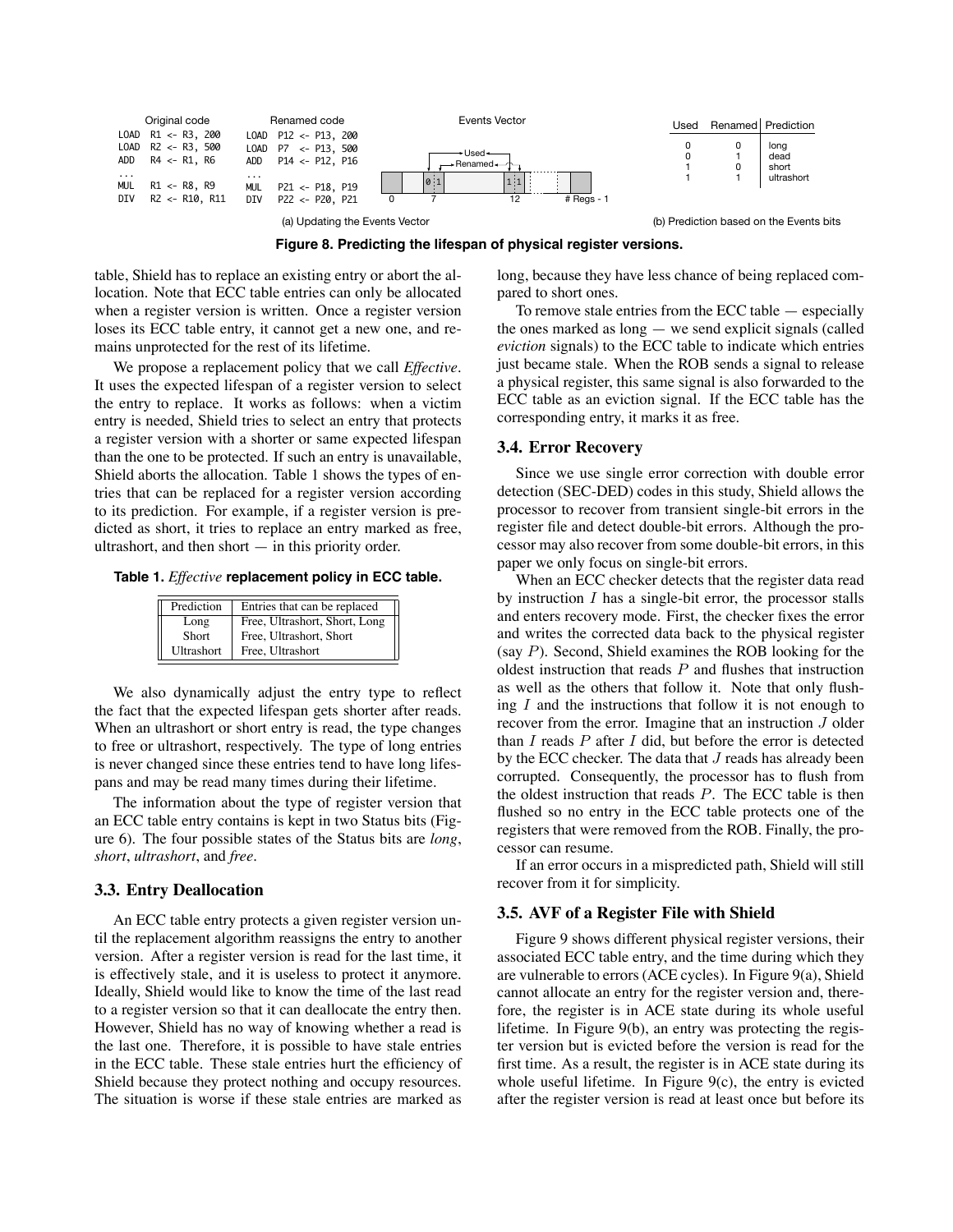

**Figure 9. Computing the AVF of different physical register versions.**

last read. Consequently, Shield only protects the version until the read just before the eviction. After that read, the register is in ACE state. Finally, in Figure 9(d), the ECC entry remains allocated for the whole useful lifetime of the register version. The version is completely protected and is never in ACE state. However, the longer an entry protects a dynamically dead register, the less efficient Shield is. By using the eviction signal described in Section 3.3, we are able to mitigate this effect. Using the four cases in this figure, we can compute the ACE cycles of each register version. Since the AVF of a physical register is the fraction of ACE cycles, we can then easily compute the AVF of each physical register and of the whole register file.

To calculate the overall AVF of the system, we also have to take into account the possibility of a bit flip in the ECC table or the Finish bits in the ROB. The tag in the ECC table is protected by the parity bit, and therefore a bit flip in this field can be detected. Shield then deallocates the damaged entry from the ECC table. A bit flip in the ECC field can be easily detected and corrected during the integrity check. A bit flip in the Status bits will not affect the correctness of the system — only the efficiency of Shield. Thus, the AVF of the ECC table is 0.

Finally, the AVF of the Finish bits is also 0, assuming a single-bit error model. If any of the Finish bits flips to 0, the corresponding instruction will stay longer at the head of the ROB, but will eventually retire when the ROB gets full. If any of the Finish bits flips to 1, the instruction might retire before it is actually checked. However, since we are assuming than only one error can occur at a time, no other error can occur and the register data has to be correct.

### **3.6. ParShield: Shield Plus Full Register Parity**

Finally, we extend Shield with storage for a parity bit for all the physical registers in the processor, and re-use the ECC circuitry for parity generation and checking as well. The result is the complete *ParShield* architecture. With the parity bit, *ParShield* reduces the SDC AVF to zero (all errors are detected) — although the DUE AVF is equal to the AVF of plain Shield (the exposure to non-correctable errors remains the same as in plain Shield). Moreover, this is accomplished at a very small cost in hardware and power.

Specifically, consider when a register write sends a protection request to the ECC table. While ParShield is checking if it should generate the data's ECC and enter them in the table — depending on the type of register version and the current contents of the ECC table — ParShield uses one ECC generator to compute the data's parity and store it in a Parity bit vector. Such operation takes a small fraction of the time taken by the generation of the full ECC.

In the same way, consider when a register read sends a request to the ECC table. While ParShield is checking if the ECC table contains the corresponding entry, ParShield reads the Parity bit vector and uses one ECC checker to check the parity. Again, this operation takes little time. Moreover, computing and checking the parity bits consumes much less power than computing and checking ECCs.

#### **4. Implementation Issues**

#### **4.1. Bypass Network**

Processors use the bypass network to send results from one functional unit to another so that dependent instructions can execute back to back. We therefore need to include register bypassing in our model of AVF. We distinguish two kinds of bypasses for a register version: (i) all its consumers read the value from the bypass network, and (ii) some of the consumers read it from the register file while others read it from the bypass network. We refer to the former as *full bypass* and to the latter as *partial bypass*.

Calculating the AVF for register versions that are fully bypassed is straightforward. Since the data stored in the register file is never used, their AVFs are zero. On the other hand, partially bypassed versions need to be protected from the time the data is written until their last non-bypassed read.

Figure 10(a) shows an example where an ADD instruction generates a version of register P1, which is then read by subsequent MUL and SUB instructions. We assume that the SUB is P1's last use. Figure 10(b) shows the ACE and un-ACE periods if the result is fully bypassed. Neither the MUL nor the SUB accesses the register file. Therefore, this P1 version remains un-ACE during its entire lifetime. In Figure 10(c), the SUB instruction reads P1 from the register file and, therefore, P1 remains ACE until the SUB executes.

#### **4.2. Accessing the ECC Table**

The ECC table needs fewer ports than the register file. The reason is that the table is not as performance-critical as the register file and, therefore, does not need to be multiported for the worst case — twice as many read ports as the issue width and as many write ports as the issue width. Consequently, we reduce the number of ports and perform the ECC generation and checking off the critical path. If necessary, we support some small queueing of requests, which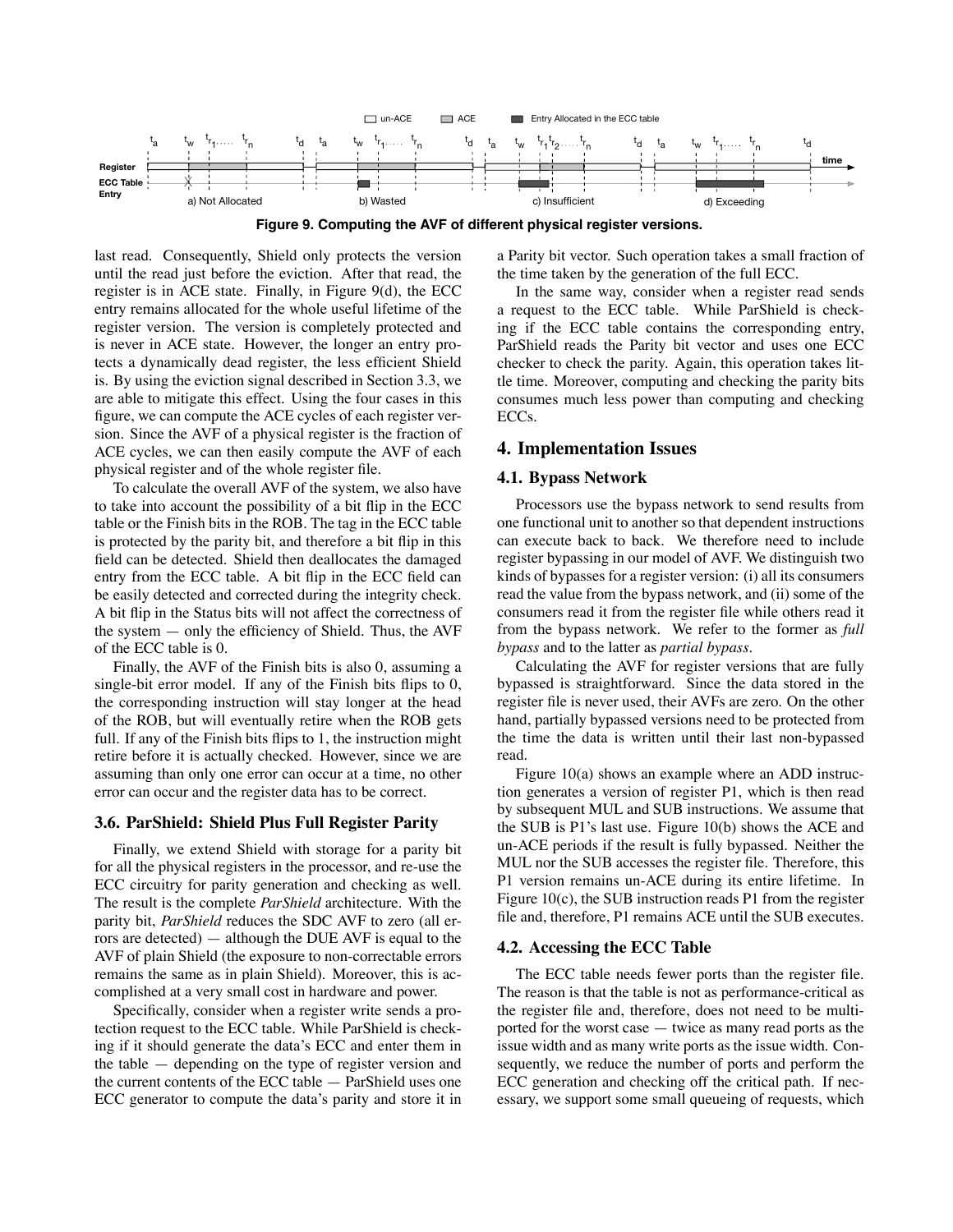

**Figure 10. ACE and un-ACE periods for fully and partially bypassed register versions.**

does not affect performance because instructions often wait in the ROB for a long period before committing.

In reality, there is rarely any queueing. One reason is that many instructions have fewer than two register operands. Moreover, many reads obtain their data from the bypass network and, therefore, do not access the ECC table. In addition, many register writes do not create an entry in the ECC table. Specifically, *dead* versions (Section 3.2.1), *ultrashort* versions that find the table full with non-*ultrashort* versions, and *short* versions that find the table full with *long* versions, skip ECC generation and table update.

In some cases, ParShield adds additional updates to the ECC table tags. These are caused by the eviction signals (Section 3.3). However, these signals are infrequent. They are only sent when the physical register to be freed was predicted as *long*. The rationale is that *short* and *ultrashort* register versions are aged automatically and evicted from the ECC table at a much faster pace than *long* ones — typically before the register is freed. Since Figure 5 shows that, on average, less than 10% of the register versions are *long*, the eviction signals are infrequent.

### **4.3. Using More Architectural Knowledge to Improve Efficiency**

We extend the algorithm of Section 3.2.1 that predicts the lifespan of register versions, to leverage the usage patterns of one architectural register. The goal is to improve the prediction accuracy, given that some architectural registers have a specific purpose and, therefore, special usage patterns. Specifically, the *global pointer* register is written very few times during the execution of a program but is read many times and has a very long lifespan. Therefore, in the ECC table, we pin the entry that protects the physical mapping of the global pointer until it receives an eviction signal. Similar optimizations could be done by also considering other architectural registers.

#### **5. Evaluation Methodology**

We use a cycle-accurate execution-driven simulator [14] to model the processor and memory system architecture of Table 3. The architecture is a MIPS-like 3-issue out-oforder processor with two levels of caches, a 128-entry integer register file with 6 read and 3 write ports, and a 64-entry floating-point register file with 4 read and 2 write ports.

We evaluate the performance and the power of this architecture with the register file configurations of Table 2. *Baseline* is the architecture with no protection for the register files. *Shield* is Baseline plus the Shield architecture of Section 3.1. As shown in Table 3, the ECC table for the

**Table 2. Register configurations evaluated.**

| Configuration  | Description                                     |
|----------------|-------------------------------------------------|
| Baseline       | Register files with no parity or ECC protection |
| Shield         | Baseline + Shield (Section 3.1)                 |
| ParShield      | Shield + parity for all registers (Section 3.6) |
| <b>FullECC</b> | Baseline $+$ ECC for all registers              |

integer register file has 32 entries and 3 read and 3 write ports; the ECC table for the floating-point register file has 16 entries and 2 read and 2 write ports. The number of ECC generators and checkers is the same as the number of write and read ports in the ECC table, respectively. *ParShield* is Shield plus the parity bit for all registers (Section 3.6). Finally, *FullECC* is Baseline plus ECC for all the 128 integer registers and 64 floating-point registers. In all cases, 8-bit ECC codes are used to protect the 64-bit registers.

We evaluate the architectures with SPECint and SPECfp 2000 applications running the *Ref* data set. All of the applications are included except those that are not supported by our current framework. The applications are compiled using *gcc-3.4* with -O3 optimization enabled. After skipping the initialization (typically 1-6 billion instructions), each application executes around 1 billion instructions.

Since applications do not run to completion, we are unable to determine whether or not a register is in ACE state when the simulation finishes. For example, if a simulation ends right after  $t_w$  in Figure 2(a), we would not know if the period after the write is ACE or un-ACE. To handle these edge effects, we use the *cooldown* technique that was proposed by Biswas *et al.* [1]. During the cooldown interval, we track the registers that were live at the moment that the simulation stopped. This helps us determine if a register was in ACE or un-ACE state.

# **6. Evaluation**

In this section, we first examine the AVF results and the power and area consumption, then perform a sensitivity analysis, and finally examine register lifespan prediction.

#### **6.1. AVF Results**

We compare the AVF of Baseline to that of Shield with different replacement policies in the ECC table: *Random*, *LRU*, *Effective* (proposed in Section 3.2.2), and *OptEffective*. The latter augments *Effective* with the pinning optimization described in Section 4.3. Recall that ParShield has an SDC AVF equal to zero (all errors are detected) and a DUE AVF equal to Shield's AVF. Finally, the AVF of FullECC is zero.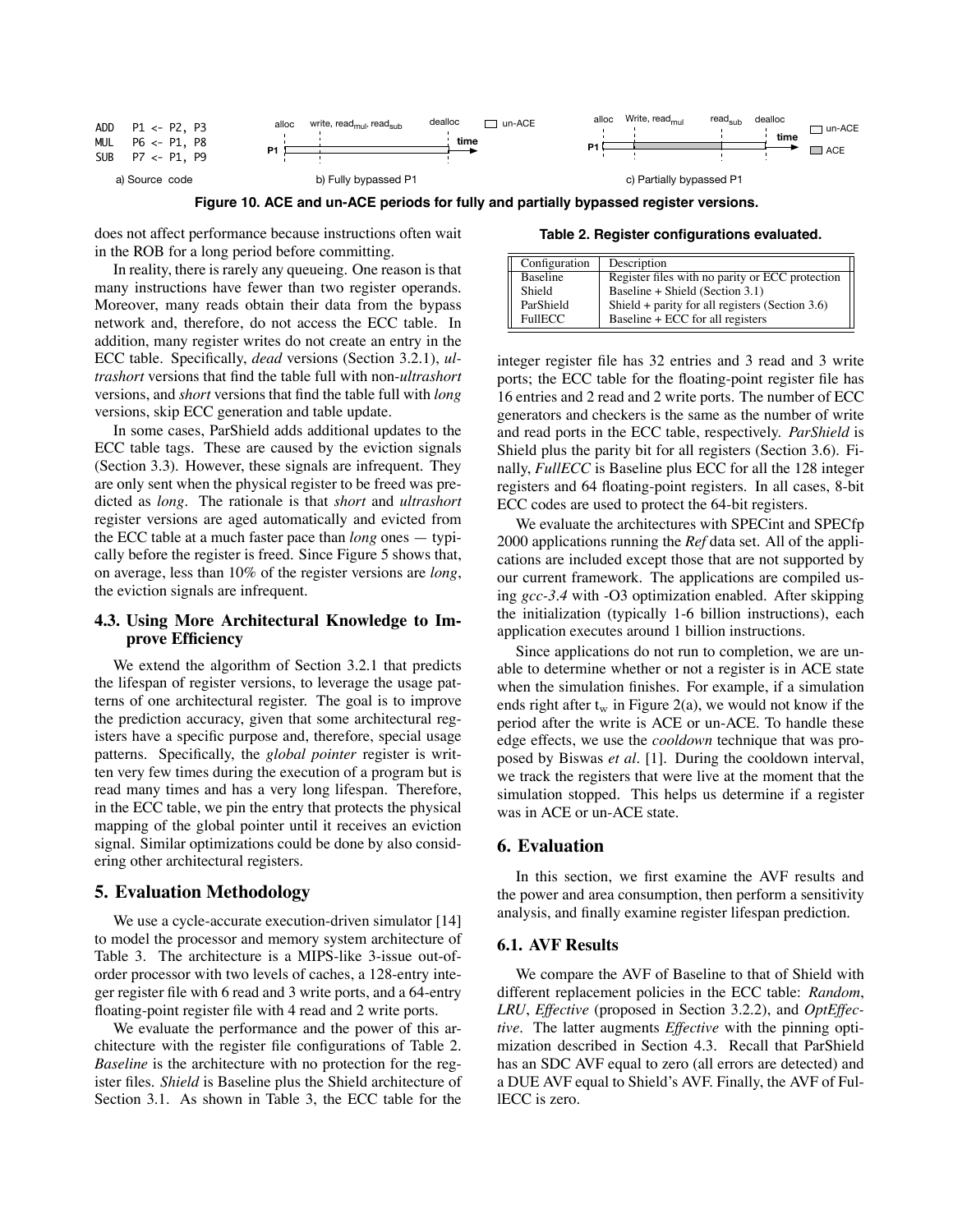

**Table 3. Processor and memory system modeled. Cycle counts are in processor cycles.**

**Figure 11. Integer (top) and floating-point (bottom) register file AVFs.**

Figure 11 and shows the AVFs of the integer  $(AVF_{int})$ and floating-point  $(AVF_{fp})$  register files for the described configurations. The AVFs are shown for all simulated SPECint and SPECfp applications. Since there are almost no floating-point operations in the SPECint applications, we do not discuss the  $AVF_{fp}$  for SPECint, and only show it in Figure 11 for completeness.

Figure 11 shows that, for all applications and on both register files, *Effective* and, especially *OptEffective*, have an AVF much lower than *Baseline*. For example, *Effective* reduces the  $AVF_{int}$  for SPECint by 63% on average and the AVFfp for SPECfp by 42% on average relative to *Baseline*. *OptEffective* reduces the AV $F_{int}$  for SPECint by up to 84% (on average 73%) and the AV $F_{fp}$  for SPECfp by up to 100% (on average 85%) relative to *Baseline*. The resulting average  $AVF_{int}$  for SPECint is 0.040 and the average  $AVF_{fp}$  for SPECfp is 0.010. As expected, *Random* and *LRU* perform worse than chosen policies.

In general, Shield works slightly better for the floatingpoint register file because it has a smaller fraction of registers in useful state than the integer one. In addition, it is easier to predict the lifespan of floating-point registers. As shown in Figure 11, Shield reduces the  $AVF_{fp}$  to nearly zero for *art, mgrid, swim* and *wupwise*.

#### **6.2. Power and Area Consumption**

Register files consume a significant fraction of the power in modern processors. For example, one estimate suggests



**Figure 12. Integer register file power consumption.**

that the integer register file consumes around 14% of the dynamic power in the processor [17]. We use CACTI 4.2 [19] to estimate the dynamic and static power of storage structures such as the register file, the ECC table, and the ECC and parity bit-fields. We use HSpice [5] models to estimate the dynamic and static power of the ECC logic.

In Figure 12, we show the total power (dynamic plus static) consumed in the integer register file for the different register configurations. For each application, the bars are normalized to *Baseline*. We do not include data for the floating-point register file because, as explained before, many of our applications do not use it much and, therefore, the average differences between configurations are small.

The figure shows that *FullECC* consumes on average 100% more power than *Baseline* for both SPECint and SPECfp applications. This is due to the combination of the ECC generators and checkers, and the additional storage for the ECC bits. With Shield, the average power is only 78% and 74% of *FullECC* for SPECint and SPECfp, respectively. This results mainly from the fewer ECC generators and checkers, and the fewer ECC operations performed — although the tags and ports in the ECC table are a significant source of power consumption.

Figure 12 also shows that *ParShield* consumes only slightly more power than Shield. The difference is small because the parity bits consume little power to generate, store and check. Overall, with *ParShield*, the average power is 81% and 78% of *FullECC* for SPECint and SPECfp, respectively. Both ParShield and Shield are more powerefficient than FullECC.

Finally, we estimate the area of the register file and the additional ECC and parity structures using CACTI 4.2. The area of the ECC logic is not added because it is negligible. Adding up the contributions of both the integer and the floating-point register files, we find that *FullECC* uses 4.9% more area than *Baseline*. Moreover, Shield and ParShield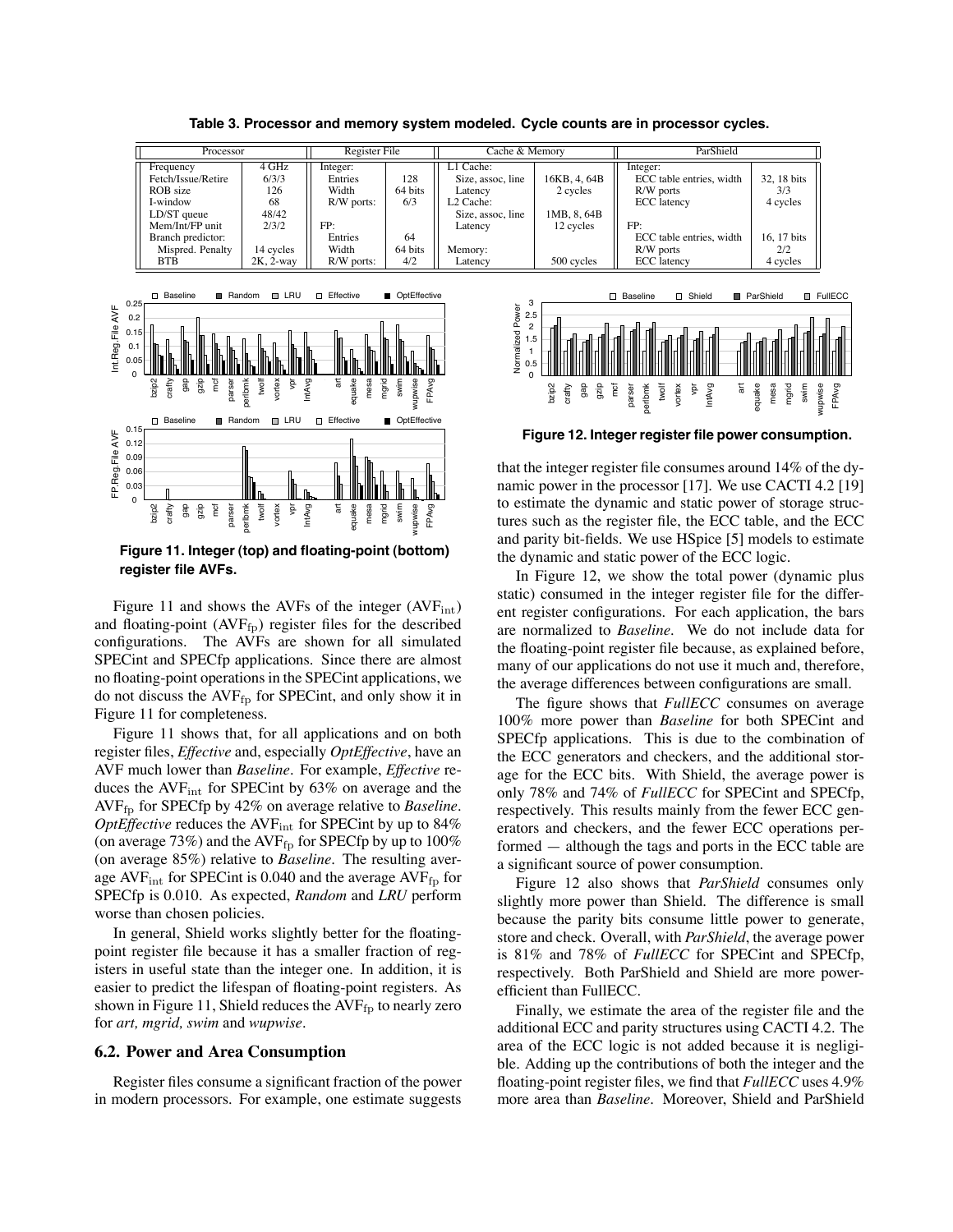

**Figure 13. Impact of the number of ECC table ports on the IPC.**



**Figure 14. Impact of the number of ECC table ports on the integer register file AVF.**

use 15.7% and 17.6% more area than *FullECC*, respectively. This area increase is tolerable, given the power savings provided.

### **6.3. Sensitivity Analysis**

To gain insight into the operation of Shield, we examine the impact of the number of read and write ports in the ECC table. Figures 13 and 14 show the IPC (Instructions Per Cycle) and the integer register file AVF, respectively, when we use x read ports and y write ports  $(xR, yW)$  in the ECC table. For each application, the bars are normalized to the (6R, 4W) configuration.

Figure 13 shows that, as we go from  $(6R, 4W)$  – the same number of ports and type as in the integer register file — to  $(3R, 3W)$  — our design choice — the IPCs remain constant. This is because Shield performs the ECC generation and checks off the critical path, queues requests when necessary, and leverages the slack given by the ROB. However, when we further reduce the number of read ports, performance suffers. With (2R, 3W), the average IPC decreases by 6.9% for SPECint and by 4.2% for SPECfp. With (1R, 3W), there is a 50% performance penalty because now the ECC table becomes a major bottleneck.

Figure 14 shows the impact on the AVF of the integer register file. With our design choice (3R, 3W), the AVF changes negligibly over (6R, 4W). With (2R, 3W) and (1R, 3W), however, the AVF increases noticeably.

Overall, from this section and the previous one, we see that the (3R, 3W) design corresponds to a good tradeoff between performance, AVF, and power.

#### **6.4. Register Lifespan Prediction**

Finally, we examine the accuracy of the register lifespan predictor used in Shield (*OptEffective*). Figure 15 shows



**Figure 15. Breakdown of the types of register versions predicted.**



**Figure 16. Cumulative distribution of useful lifespan for Ultrashort, Short, and Long registers.**

the fraction of integer register versions that *OptEffective* predicts of each type. We can see that, on average, it predicts over 60% as Ultrashort and only 10% as Long. Figure 16 shows the cumulative distribution of the useful lifespan for the register versions predicted as Ultrashort, Short, and Long. From the figure, we see that *OptEffective* correctly separates the three types of registers. Indeed, most register versions predicted as Long have over 30 cycles of useful lifespan, while 95% of the register versions predicted as Ultrashort have less than 10 cycles of useful lifespan.

However, *OptEffective* does not possess oracle knowledge. Figure 17 compares Shield's AVF using *OptEffective* and an oracle algorithm (*Oracle*) for register lifespan prediction. For completeness, it also shows the AVF with Ponomarev *et al.*'s predictor (Section 3.2.1). The figure shows that, on average, *OptEffective* is very close to *Oracle*. The remaining AVF largely results from the fact that, for some parts of the applications, there are more registers in Useful state than entries in the ECC table.

### **7. Related Work**

**Fully protected register files**. Traditional fault-tolerant designs protect the entire register file with parity or ECC. The IBM S/390 G5 [18] uses duplicated, lockstepped pipelines to ensure that only correct data updates the ECCprotected structure that stores the architectural state of the processor. The ERC32 [3] is a SPARC processor with parity-protected registers and buses that also performs program control flow, which imposes extra overhead. Like the ERC32, the Intel Montecito [9] also utilizes parity to protect the whole register file. Both the ERC32 and the Intel Montecito require software intervention to recover when a fault is detected. Our ParShield design uses parity to detect all single-bit errors, and the Shield concept to recover from most single-bit errors — by selectively protecting the